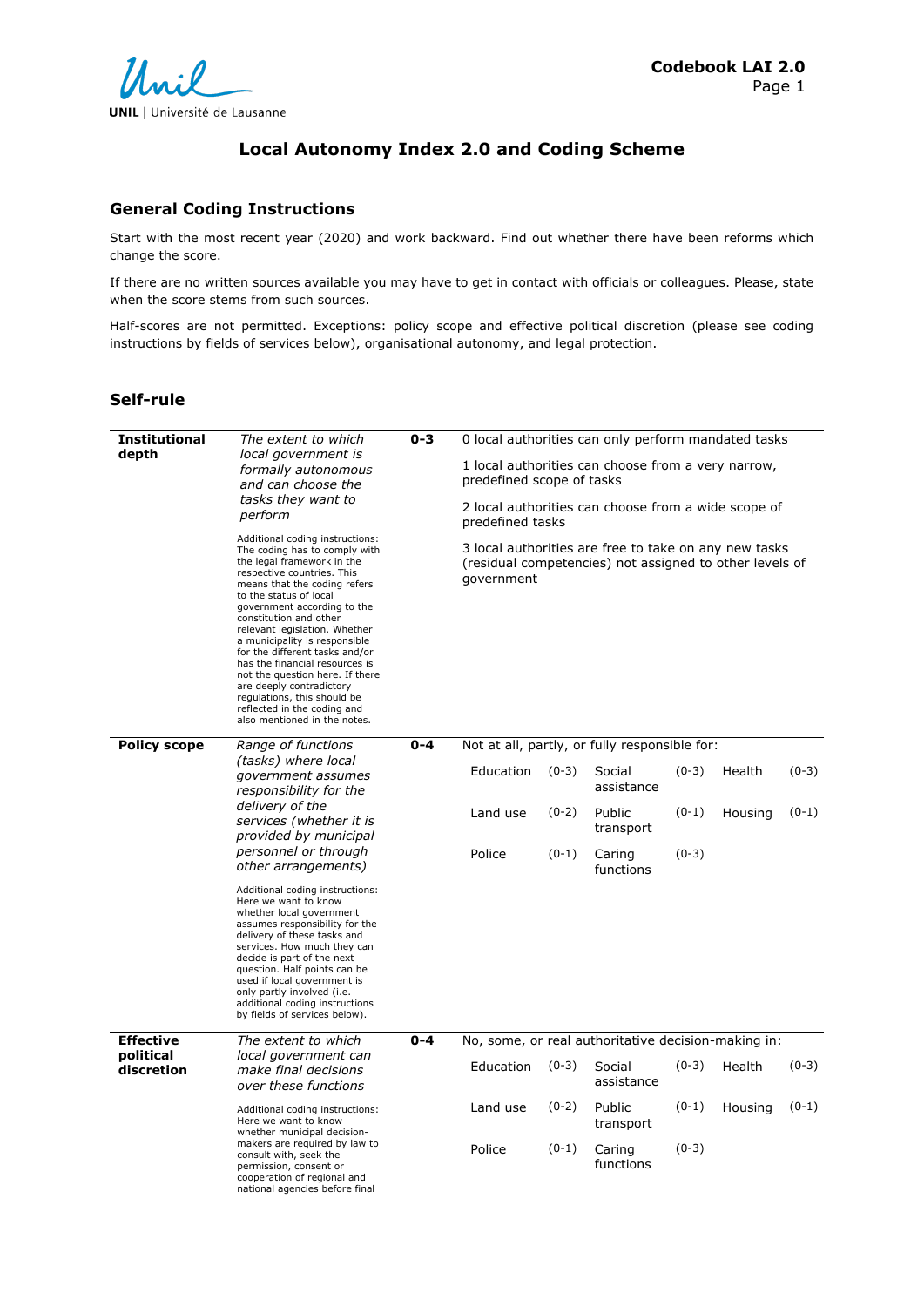

|                              | decisions can be made or not.<br>Half points can be used if<br>local government can only<br>partly decide (i.e. additional<br>coding instructions by fields of<br>services below).                                                                                                                                                                                                                                                                                                                                                                                                       |         |                                                                                                                                                                                      |
|------------------------------|------------------------------------------------------------------------------------------------------------------------------------------------------------------------------------------------------------------------------------------------------------------------------------------------------------------------------------------------------------------------------------------------------------------------------------------------------------------------------------------------------------------------------------------------------------------------------------------|---------|--------------------------------------------------------------------------------------------------------------------------------------------------------------------------------------|
| Fiscal<br>autonomy           | The extent to which<br>local government can<br>independently tax its<br>population<br>Additional coding instructions:<br>For this dimension the level of<br>contribution of the tax for<br>local authorities (how much<br>the tax actually yields) has to<br>be clarified in the<br>explanations.                                                                                                                                                                                                                                                                                        | $0 - 4$ | 0 local authorities do not set base and rate of any tax                                                                                                                              |
|                              |                                                                                                                                                                                                                                                                                                                                                                                                                                                                                                                                                                                          |         | 1 local authorities set base or rate of minor taxes                                                                                                                                  |
|                              |                                                                                                                                                                                                                                                                                                                                                                                                                                                                                                                                                                                          |         | 2 local authorities set rate of one major tax (personal<br>income, corporate, value added, property or sales tax)<br>under restrictions stipulated by higher levels of<br>government |
|                              |                                                                                                                                                                                                                                                                                                                                                                                                                                                                                                                                                                                          |         | 3 local authorities set rate of one major tax (personal<br>income, corporate, value added, property or sales tax)<br>with few or no restrictions                                     |
|                              |                                                                                                                                                                                                                                                                                                                                                                                                                                                                                                                                                                                          |         | 4 local authorities set base and rate of more than one<br>major tax (personal income, corporate, value added,<br>property or sales tax)                                              |
| <b>Financial</b><br>transfer | The proportion of<br>unconditional financial<br>transfers to total<br>financial transfers<br>received by the local<br>government                                                                                                                                                                                                                                                                                                                                                                                                                                                         | $0 - 3$ | 0 conditional transfers are dominant (unconditional $= 0$ -<br>40% of total transfers)                                                                                               |
| system                       |                                                                                                                                                                                                                                                                                                                                                                                                                                                                                                                                                                                          |         | 1 there is largely a balance between conditional and<br>unconditional financial transfers (unconditional $=$ 40-<br>60%                                                              |
|                              |                                                                                                                                                                                                                                                                                                                                                                                                                                                                                                                                                                                          |         | 2 unconditional financial transfers are dominant<br>(unconditional = $60-80%$ )                                                                                                      |
|                              |                                                                                                                                                                                                                                                                                                                                                                                                                                                                                                                                                                                          |         | 3 nearly all transfers are unconditional (unconditional =<br>80-100%)                                                                                                                |
| <b>Financial self-</b>       | The proportion of local<br><i>government revenues</i><br>derived from<br>own/local sources (i.e.<br>taxes, fees, charges<br>over which local<br>government has<br><i>influence</i> )<br>Additional coding instructions:<br>A shared tax collected by<br>central government and over<br>which local government has<br>no influence individually<br>(cannot e.g. set base or rate),<br>has to be regarded as<br>financial transfer. Please,<br>make a note in your country<br>report if this is the case.                                                                                  | $0 - 3$ | 0 own sources yield less than 10% of total revenues                                                                                                                                  |
| reliance                     |                                                                                                                                                                                                                                                                                                                                                                                                                                                                                                                                                                                          |         | 1 own sources yield 10-25%                                                                                                                                                           |
|                              |                                                                                                                                                                                                                                                                                                                                                                                                                                                                                                                                                                                          |         | 2 own sources yield 25-50%                                                                                                                                                           |
|                              |                                                                                                                                                                                                                                                                                                                                                                                                                                                                                                                                                                                          |         | 3 own sources yield more than 50%                                                                                                                                                    |
|                              |                                                                                                                                                                                                                                                                                                                                                                                                                                                                                                                                                                                          |         |                                                                                                                                                                                      |
| <b>Borrowing</b>             | The extent to which<br>local government can                                                                                                                                                                                                                                                                                                                                                                                                                                                                                                                                              | $0 - 3$ | 0 local authorities cannot borrow                                                                                                                                                    |
| autonomy                     | borrow<br>Additional coding instructions:<br>When borrowing under<br>restrictions applies (code 1 or<br>2), please make a note in<br>your country report as to<br>which restriction(s) apply:<br>a. golden rule (e. g. no<br>borrowing to cover current<br>account deficits)<br>b. no foreign borrowing or<br>borrowing from the regional<br>or central bank only<br>c. no borrowing above a<br>ceiling, absolute level of<br>subnational indebtedness,<br>maximum debt-service ratio<br>for new borrowing or debt<br>brake mechanism<br>d. borrowing is limited to<br>specific purposes |         | 1 local authorities may borrow under prior authorisation<br>by higher-level governments and with borrowing<br>restrictions imposed by higher-level authorities                       |
|                              |                                                                                                                                                                                                                                                                                                                                                                                                                                                                                                                                                                                          |         | 2 local authorities may borrow without prior<br>authorisation but with restrictions imposed by higher-<br>level authorities                                                          |
|                              |                                                                                                                                                                                                                                                                                                                                                                                                                                                                                                                                                                                          |         | 3 local authorities may borrow without authorisation or<br>restriction imposed by higher-level authorities                                                                           |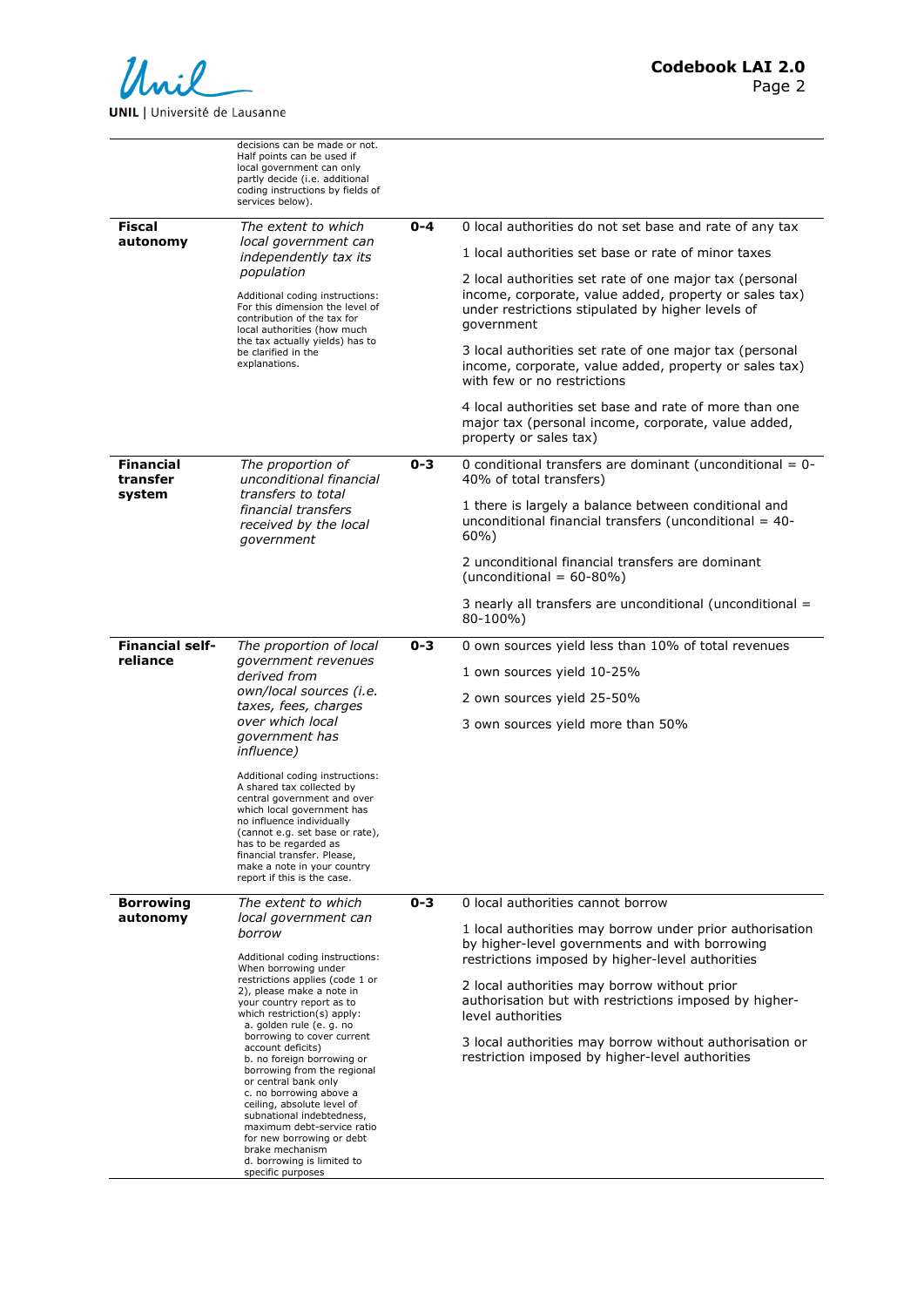

## **UNIL** | Université de Lausanne

| Organisational<br>The extent to which<br>local government is<br>autonomy<br>free to decide about<br>its own organisation<br>and electoral system<br>Additional coding instructions:<br>If the status of staff (e.g.<br>possibility to hire contract<br>workers) is largely<br>determined by national norms<br>a maximum score of 0.25 is<br>obtainable. |  | $0 - 4$            | Local executives and election system (0-2):<br>(0-1) local executives are elected by the municipal<br>council or directly by citizens<br>(0-1) local government can decide core elements of the<br>political system (electoral districts, number of seats,<br>electoral system)<br>Staff and local structures (0-2): |                                                                  |  |
|---------------------------------------------------------------------------------------------------------------------------------------------------------------------------------------------------------------------------------------------------------------------------------------------------------------------------------------------------------|--|--------------------|----------------------------------------------------------------------------------------------------------------------------------------------------------------------------------------------------------------------------------------------------------------------------------------------------------------------|------------------------------------------------------------------|--|
|                                                                                                                                                                                                                                                                                                                                                         |  | Local authorities: |                                                                                                                                                                                                                                                                                                                      |                                                                  |  |
|                                                                                                                                                                                                                                                                                                                                                         |  |                    | Hire their own staff<br>$(0-0.5)$                                                                                                                                                                                                                                                                                    | Fix the salary of their<br>employees $(0-0.5)$                   |  |
|                                                                                                                                                                                                                                                                                                                                                         |  |                    | Choose their<br>organisational structure<br>and status of staff $(0-0.5)$                                                                                                                                                                                                                                            | Establish legal entities<br>and municipal<br>enterprises (0-0.5) |  |
| Self-rule                                                                                                                                                                                                                                                                                                                                               |  | $0 - 28$           | The overall self-rule enjoyed by local government in X<br>country (the sum of all the indicators above)                                                                                                                                                                                                              |                                                                  |  |

## **Interactive rule**

| Legal<br>protection                     | Existence of<br>constitutional or legal<br>means to assert local<br>autonomy                                                                                                                                                                                            | $0 - 3$  | (0-1) constitutional clauses or other statutory<br>regulations protect local self-government<br>(0-1) local authorities have recourse to the judicial<br>system through constitutional courts to settle disputes<br>with higher authorities<br>(0-1) local authorities have recourse to the judicial<br>system through administrative courts or ordinary<br>courts to settle disputes with higher authorities or other<br>means that protect local autonomy exist (e.g. listing of<br>all municipalities in the constitution or the impossibility<br>to force them to merge) |
|-----------------------------------------|-------------------------------------------------------------------------------------------------------------------------------------------------------------------------------------------------------------------------------------------------------------------------|----------|------------------------------------------------------------------------------------------------------------------------------------------------------------------------------------------------------------------------------------------------------------------------------------------------------------------------------------------------------------------------------------------------------------------------------------------------------------------------------------------------------------------------------------------------------------------------------|
| <b>Administrative</b><br>supervision    | The extent to which<br>administrative<br>supervision of local<br>government is<br>(un) obtrusive                                                                                                                                                                        | $0 - 3$  | 0 administrative supervision reviews legality as well as<br>merits/expediency of municipal decisions<br>1 administrative supervision covers details of accounts<br>and spending priorities<br>2 administrative supervision only aims at ensuring<br>compliance with law (legality of local decisions)<br>3 there is very limited administrative supervision (e.g.<br>the higher authorities cannot suspend a decision)                                                                                                                                                       |
| <b>Central or</b><br>regional<br>access | The extent to which<br>local authorities have<br>channels to influence<br>higher level<br>governments' policy-<br>making<br>Additional coding instructions:<br>Please clarify the channels<br>and assess the extent of<br>influence exercised upon the<br>higher level. | $0 - 3$  | (0-1) local authorities have access to higher-level<br>decision-making through formal consultation<br>procedures and mechanisms<br>(0-1) local authorities have access to higher-level<br>decision-making through formal representation<br>structures<br>(0-1) local authorities have access to higher-level<br>decision-making through more informal channels (e.g.<br>through trade unions that try to set the legislative<br>agenda, party political networks, dual mandate holding,<br>$etc.$ )                                                                          |
| <b>Interactive</b><br>rule              |                                                                                                                                                                                                                                                                         | $0 - 9$  | The overall interactiverule enjoyed by local government<br>in X country (the sum of all the three indicators above)                                                                                                                                                                                                                                                                                                                                                                                                                                                          |
| LA                                      |                                                                                                                                                                                                                                                                         | $0 - 37$ | The combined autonomy of local authorities (the sum<br>of all indicators)                                                                                                                                                                                                                                                                                                                                                                                                                                                                                                    |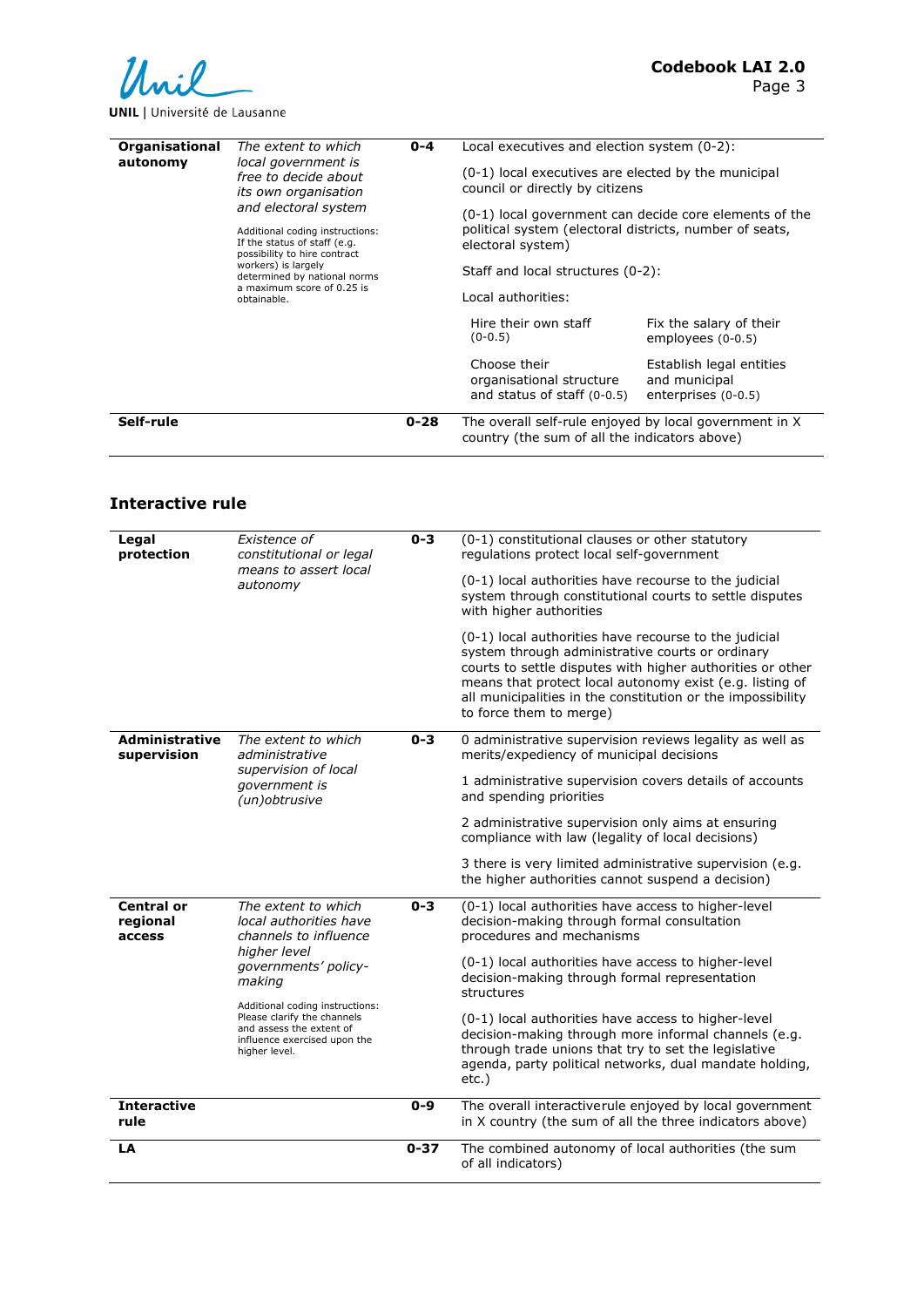

## **Additional coding instructions by fields of services**

Policy scope (0-4)

*Range of functions (tasks) where local government assumes responsibility for the delivery of the services (whether it is provided by municipal personnel or through other arrangements)*

You can use half of the points if local government assumes only a part of the responsibility – 0.5 in Land use and 0.25 in any other services.

| <b>Fields</b>                          | <b>Services</b>                          | Codes                                                                                                                    |
|----------------------------------------|------------------------------------------|--------------------------------------------------------------------------------------------------------------------------|
| <b>Education</b><br>$(0-3)$            | Pre-school (age 1-6)                     | For each of the services:<br>+0.5 point if local government assumes full responsibility                                  |
|                                        | Primary school (age 6-15)                | for infra-structure and/or the delivery of services<br>+ 0.5 point if local government assumes full responsibility       |
|                                        | Secondary school (age 15-18)             | for personnel, including staffing and salaries                                                                           |
| <b>Social</b><br>assistance<br>$(0-3)$ | Economic assistance (distress<br>relief) | For each of the services:<br>+0.5 point if local government assumes full for the                                         |
|                                        | Work training/rehabilitation             | organisation and/or delivery of services<br>+0.5 point if local government assumes full responsibility                   |
|                                        | Integration of refugees                  | for personnel, including staffing and salaries                                                                           |
| <b>Health</b><br>$(0-3)$               | Primary health                           | For each of the services:<br>+0.5 point if local government assumes full responsibility                                  |
|                                        | Hospitals                                | for infra-structure and/or the delivery of services<br>+0.5 point if local government assumes full responsibility        |
|                                        | Dental services                          | for personnel, including staffing and salaries                                                                           |
| Land use<br>$(0-2)$                    | <b>Building permits</b>                  | + 1 point if local government assumes full responsibility for<br>administering building permits                          |
|                                        | Zoning                                   | + 1 point if local government assumes full responsibility for<br>administering zoning                                    |
| <b>Public</b><br>transport<br>$(0-1)$  | Bus transport services                   | + 0.5 point if local government assumes full responsibility<br>for bus transport services                                |
|                                        | Railway transport services               | + 0.5 point if local government assumes full responsibility<br>for railway transport services                            |
| <b>Housing</b><br>$(0-1)$              | Housing and town<br>development          | + 0.5 point if local government assumes full responsibility<br>for housing and town development                          |
|                                        | Social housing                           | + 0.5 point if local government assumes full responsibility<br>for social housing                                        |
| <b>Police</b><br>$(0-1)$               | Public Order                             | + 0.5 point if local government assumes full responsibility<br>for public order                                          |
|                                        | Traffic police                           | + 0.5 point if local government assumes full responsibility<br>for traffic police                                        |
| Caring<br>functions<br>$(0-3)$         | General caring services                  | For each of the services:<br>+0.5 point if local government assumes full responsibility                                  |
|                                        | Services for special groups              | for infra-structure and/or the availability of the service<br>+0.5 point if local government assumes full responsibility |
|                                        | Child protection                         | for personnel, including staffing and salaries                                                                           |